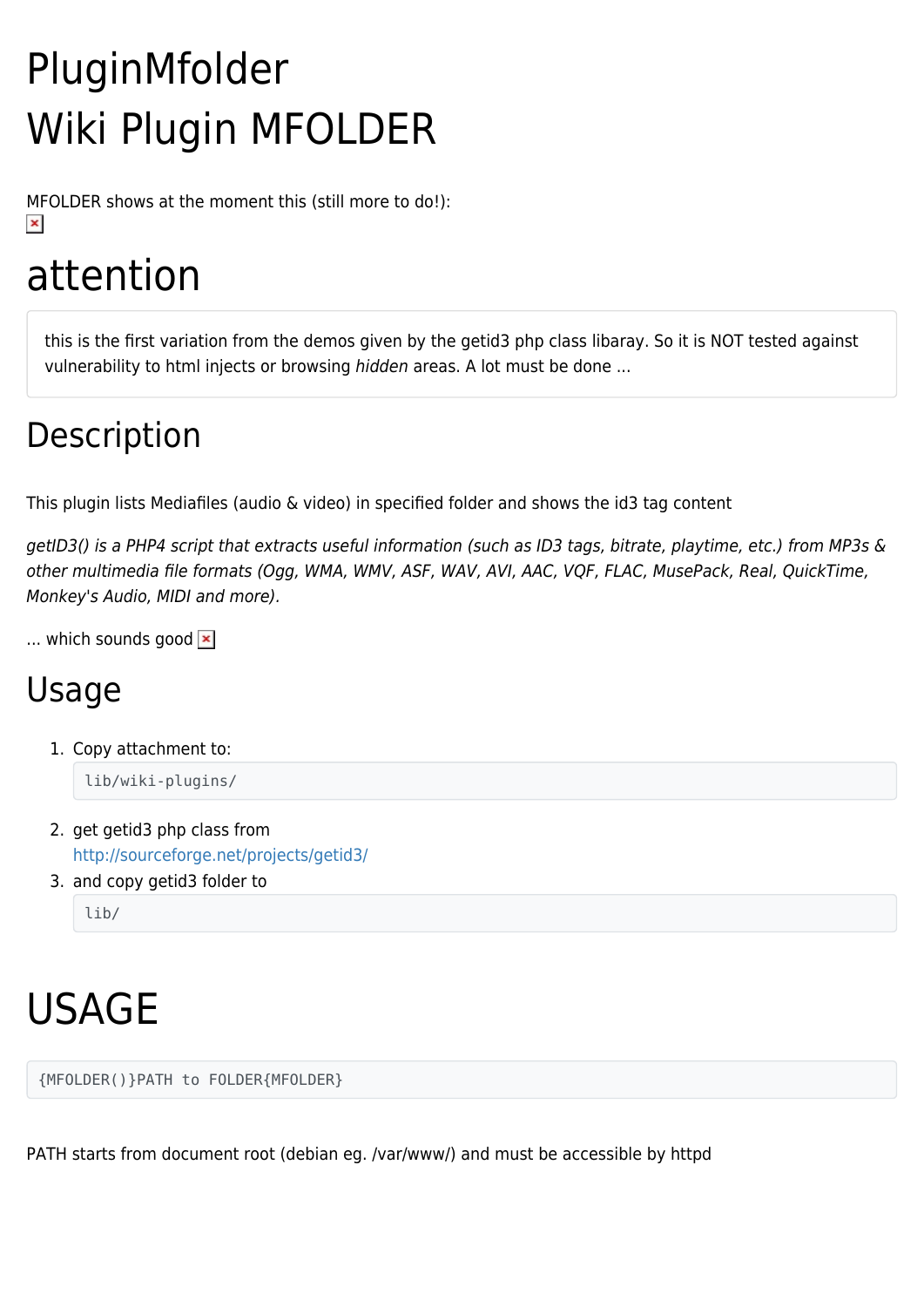### Example

{MFOLDER()}/pub/sound/{MFOLDER}

### Download

#### **F**[&nbspwikiplugin\\_mfolder.php](https://tiki.org/tiki-download_wiki_attachment.php?attId=349&download=y)

#### TODO

- a better display of filesize in byte, Kb, Mb ...
- automatic generating of playlists like in [zina](http://www.pancake.org/zina.html)
- translations [""](https://tiki.org/tiki-editpage.php?page=%22%22)
- security stuff !!!
- things I forget now ...

### **WISHES**

- a sortable table where i can select author, titel, filesize bla in any order,
- width, max shown lines etc ... (is sorted by title now)
- a preset by default to keep it simple as it is ... showing folder /x/y/
- I want to add a MRSS feed as discribed here: <http://search.yahoo.com/mrss>
- extending this then to a iTunes compatible RSS feed [http://phobos.apple.com/static/podcast\\_specifications.pdf](http://phobos.apple.com/static/podcast_specifications.pdf)

seems that everything is allready there **x** <http://search.yahoo.com/mrss>

```
<media:content
     url="http://www.foo.com/movie.mov"
     fileSize="12216320"
     type="video/quicktime"
     isDefault="true"
     expression="full"
     bitrate="128"
     framerate="25"
     duration="185"
     height="200"
     width="300" />
```